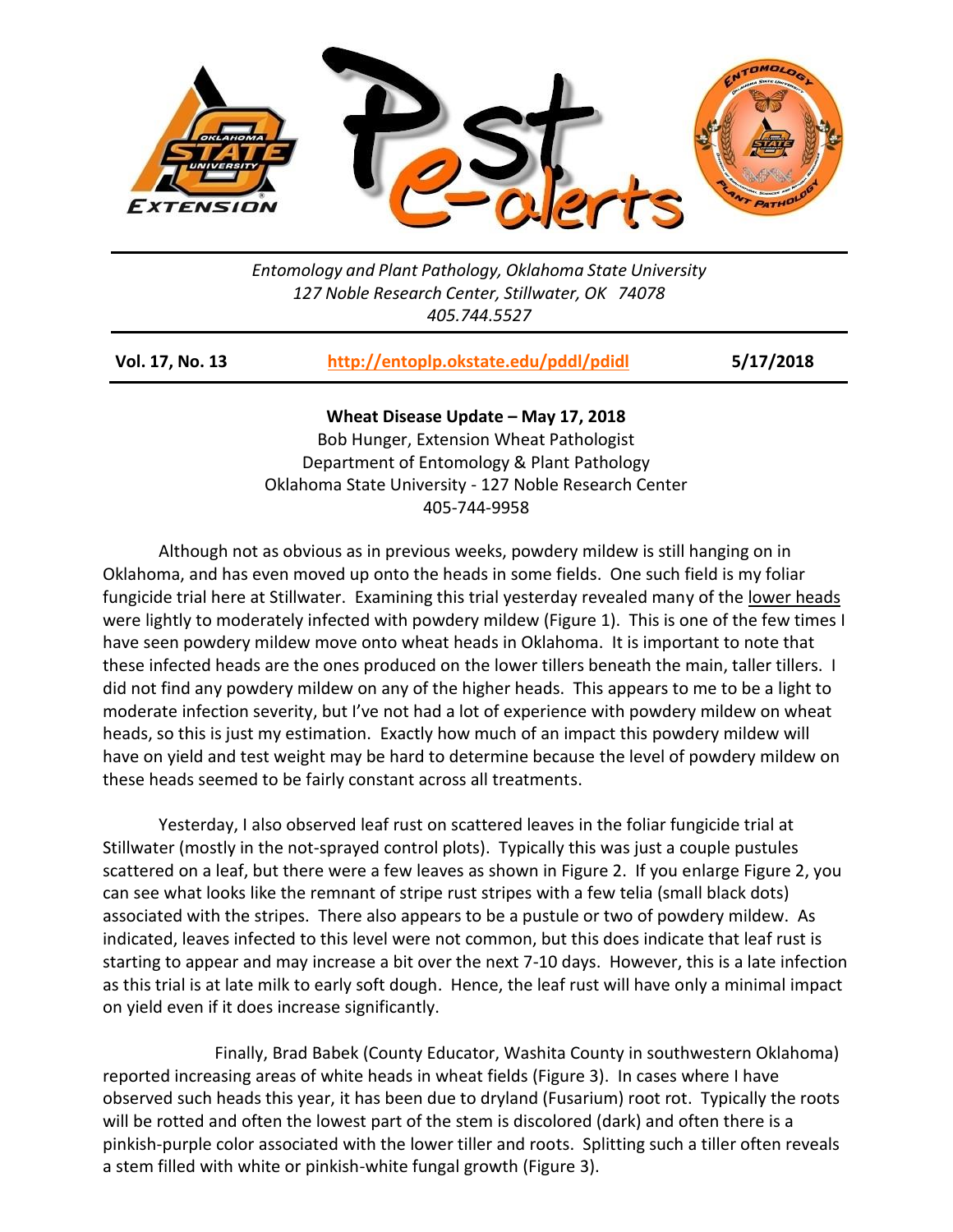Figure 1. Powdery mildew on wheat heads in a foliar fungicide trial near Stillwater, OK. Note lower heads in background also show powdery mildew, but there was no powdery mildew on higher heads.





Figure 2. Leaf rust on a flag leaf at Stillwater, OK on May 16, 2018. Note that some inactive stripe rust also is visible in the center of the leaf (you will have to enlarge the photo to see this) but it appears to be "shutting down" as indicated by the small, black telia. A lesion or two of powdery mildew also is present.